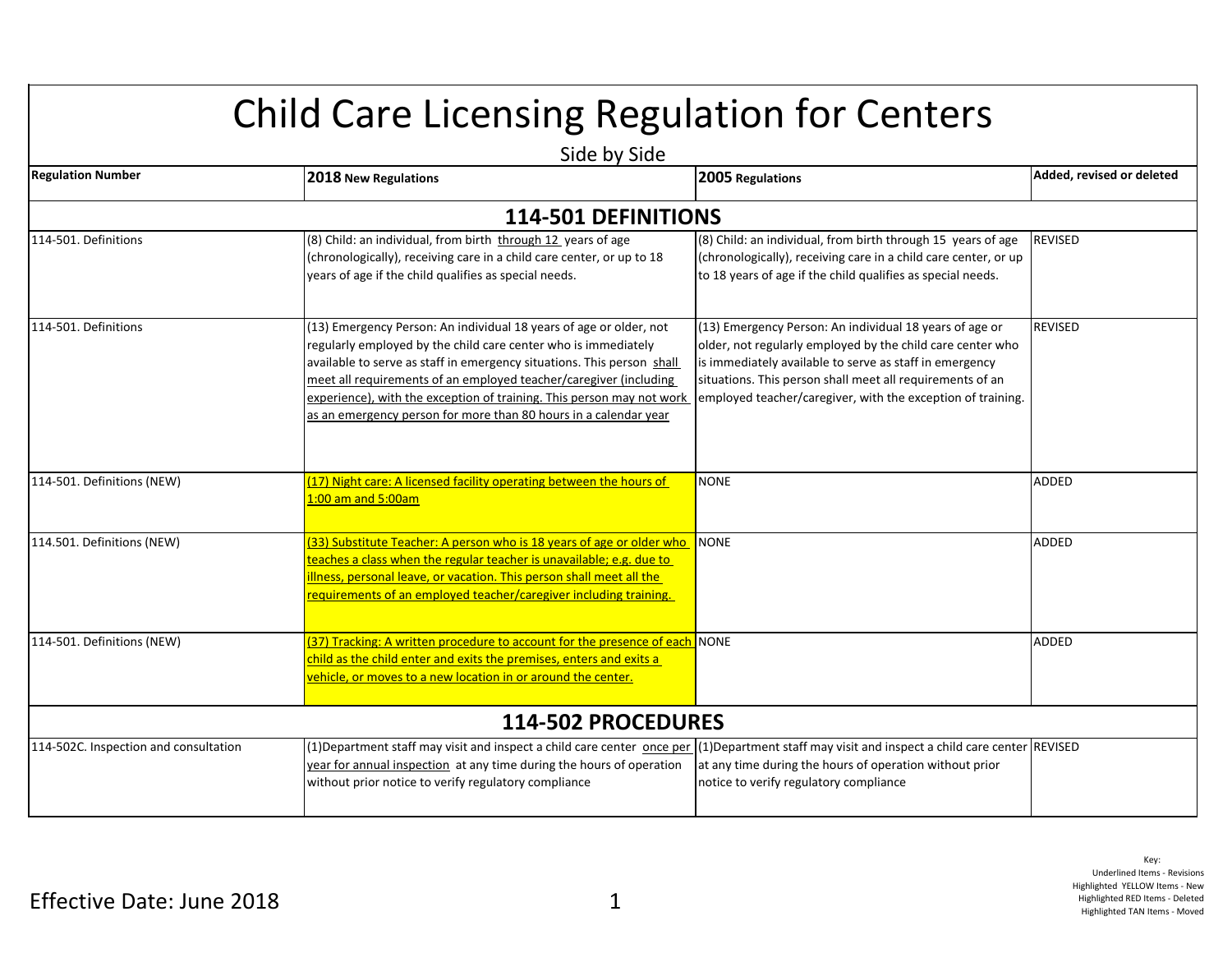| 114-502C. Inspection and consultation                  | (3) The director and staff shall cooperate with the investigation and<br>related inspections by providing access to the physical center,<br>records, excluding financial records, and staff.                                                                                                                                                                                  | (3) The director and staff shall cooperate with the<br>investigation and related inspections by providing access to<br>the physical plant, records, excluding financial records, and<br>staff.                                                                          | <b>REVISED</b> |
|--------------------------------------------------------|-------------------------------------------------------------------------------------------------------------------------------------------------------------------------------------------------------------------------------------------------------------------------------------------------------------------------------------------------------------------------------|-------------------------------------------------------------------------------------------------------------------------------------------------------------------------------------------------------------------------------------------------------------------------|----------------|
|                                                        | 114-503 MANAGEMENT, ADMINISTRATION, AND STAFFING                                                                                                                                                                                                                                                                                                                              |                                                                                                                                                                                                                                                                         |                |
| 114-503D. Reporting of incidents                       | (2) The following incidents shall be reported to the Department<br>immediately and may be investigated by the Department.                                                                                                                                                                                                                                                     | (2) The following incidents shall be reported to the<br>Department immediately                                                                                                                                                                                          | <b>REVISED</b> |
| 114-503D. Reporting of incidents (NEW)                 | (C) Accidents or injuries involving any child occurring at the center<br>requiring emergency professional medical treatment                                                                                                                                                                                                                                                   | <b>NONE</b>                                                                                                                                                                                                                                                             | <b>ADDED</b>   |
| 114-503G. (7) Child Records (NEW)                      | (e)Consent for emergency treatment; and (f) Permission to transport<br>to hospital                                                                                                                                                                                                                                                                                            | <b>NONE</b>                                                                                                                                                                                                                                                             | ADDED          |
| 114-503H Staff Records                                 | (4) Criminal history background records checks form for the director,<br>staff, emergency person (s), and substitute (s)                                                                                                                                                                                                                                                      | $(4)$ Criminal history background records checks form for the REVISED<br>director, staff, emergency person (s), and volunteer(s)                                                                                                                                        |                |
| 114-503J Communication (NEW)                           | (4) The center shall have electronic means of communication with the<br>Department, except in locations where network service is unavailable<br>or there is no coverage                                                                                                                                                                                                       | <b>NONE</b>                                                                                                                                                                                                                                                             | <b>ADDED</b>   |
| 114-503K. Staffing - Child Abuse Check                 | (1)(b)(ii) For the director(s) and staff (including the emergency person)<br>prior to employment and at renewal times, if the employee was hired<br>more than 6 months prior to the renewal date.                                                                                                                                                                             | $(1)(b)(ii)$ For the director (s) and staff prior to employment,<br>(iii) For all other staff persons (including emergency person)<br>prior to employment, (iv)For all persons hired by the child-<br>care facility at each license/approval renewal.                   | <b>REVISED</b> |
| 114-503K. Staffing - Center Director<br>Qualifications | (3)(c)(v) A High school diploma or GED, and Early Childhood<br>Development (ECD 101) with 3 years experience in a licensed,<br>approved, or registered child care facility. One year shall include<br>supervision of child care staff.                                                                                                                                        | (3)(c)(v) A high school diploma or GED with 3 years<br>experience in a licensed, approved, or registered child care<br>facility. One year shall include supervision of child care staff.                                                                                | REVISED        |
| 114-503K. Staffing                                     | (4)(b) Exception: A teacher/caregiver with an undergraduate degree<br>from a state approved college or university in early childhood, child<br>development, elementary education or a related field may begin<br>working with the children immediately without additional supervision<br>as long as they have 60 days' field experience with a group of children<br>aged 0-8. | (4)(a)(iv) Exception: A teacher/caregiver with an<br>undergraduate degree from a state approved college or<br>university in early childhood, child development, or a<br>related field may begin working with the children<br>immediately without additional supervision | REVISED        |
| 114-503K. Staffing                                     | (4)(c) Exception: A teacher/caregiver may be 17 years of age if he/she<br>has received his/her GED or high school diploma and is continuously<br>supervised by a qualified teacher/caregiver who is in the room at all<br>times.                                                                                                                                              | (4)(b) Exception: A teacher/caregiver may be 16 or 17 years  REVISED<br>of age if he/she is continuously supervised by a qualified<br>teacher/caregiver who is in the room at all times.                                                                                |                |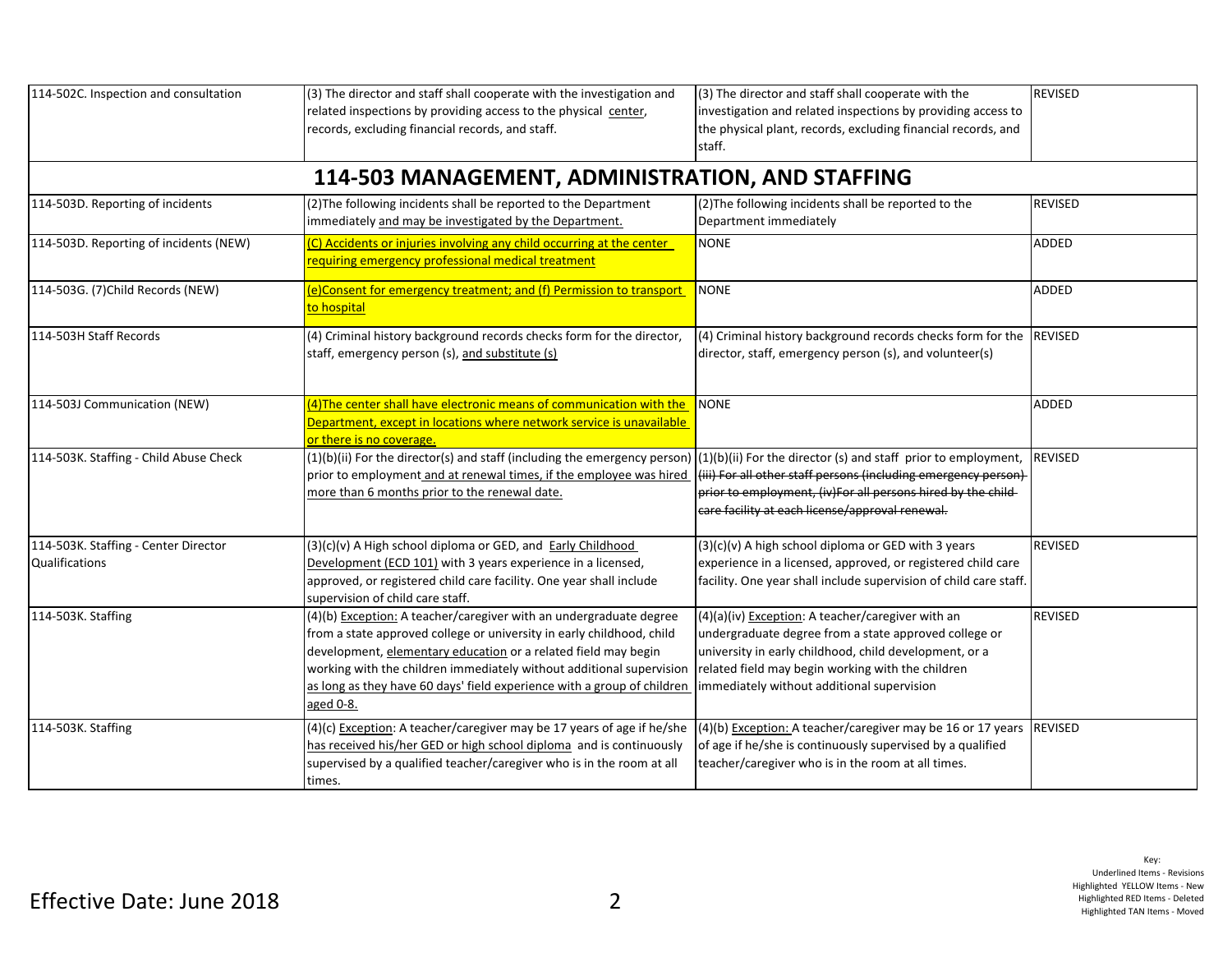| 114-503K. Staffing       | (b) The director shall participate in at least twenty clock hours of<br>training annually. At least five clock hours shall be related to program<br>administration and at least five clock hours shall be in child growth<br>and development, and/or health and safety excluding first aid and CPR<br>training. The remaining hours shall come from the following areas:<br>Curriculum, Nutrition, Guidance, Special Needs, Professional<br>Development, or other areas approved by the Department, and must<br>include blood-borne pathogens training as required by OSHA.<br>Directors who receive training in excess of twenty hours per year may<br>carry over ten hours to the following year in the category earned. | (5)(b) The director shall participate in at least twenty clock<br>hours of training annually. At least five clock hours shall be<br>related to program administration and at least five clock<br>hours shall be in child growth and development, early<br>childhood education and/or health and safety excluding first<br>aid and CPR training. The remaining hours shall come from<br>the following areas: Curriculum Activities, Nutrition,<br>Guidance, or Professional Development and must include<br>blood-borne pathogens training as required by OSHA.                                  | <b>REVISED</b>         |
|--------------------------|----------------------------------------------------------------------------------------------------------------------------------------------------------------------------------------------------------------------------------------------------------------------------------------------------------------------------------------------------------------------------------------------------------------------------------------------------------------------------------------------------------------------------------------------------------------------------------------------------------------------------------------------------------------------------------------------------------------------------|-------------------------------------------------------------------------------------------------------------------------------------------------------------------------------------------------------------------------------------------------------------------------------------------------------------------------------------------------------------------------------------------------------------------------------------------------------------------------------------------------------------------------------------------------------------------------------------------------|------------------------|
| 114-503K. Staffing       | (5)(c) All staff, with the exception of emergency person(s) and<br>volunteer(s), providing direct care to the children shall participate in<br>at least fifteen clock hours annually. The hours shall come from at<br>least three of the following areas: child growth and development,<br>curriculum, Child Guidance, health and safety, nutrition, Special<br>Needs, professional development, program administration, or other<br>areas approved by the Department must include blood-borne<br>pathogens training as required by OSHA. CPR and first aid training do<br>not count in the fifteen hours.                                                                                                                 | (5)(c) All staff, with the exception of emergency person(s)<br>and volunteer(s), providing direct care to the children shall<br>participate in at least fifteen clock hours annually. At least<br>five clock hours shall be in child growth and development<br>and at least five clock hours shall be in curriculum activities<br>for children excluding first aid and CPR training. The<br>remaining hours shall come from the following areas:<br>Guidance, Health, Safety, Nutrition, or Professional<br>Development and must include blood-borne pathogens<br>training as required by OSHA. | REVISED                |
| 114-503K. Staffing (NEW) | 5)(d) Caregivers who receive training in excess of fifteen hours per<br>year may carry over five hours to the following year in the category<br>earned                                                                                                                                                                                                                                                                                                                                                                                                                                                                                                                                                                     | <b>NONE</b>                                                                                                                                                                                                                                                                                                                                                                                                                                                                                                                                                                                     | ADDED                  |
| 114-503K. Staffing       | (5)(h) At least one person who is certified in pediatric first aid,<br>including rescue breathing, CPR, and management of a blocked airway<br>shall be present in the center at all times when children are in care,<br>and during group outings or field trips. It is recommended that a CPR<br>certified teacher be in each infant and toddler classroom at all times<br>when children are in care. It is recommended that a CPR/first aid<br>certified caregiver must always be present and immediately<br>available when any child is eating. Training shall be provided by an<br>individual who is certified as a trainer by a recognized health care<br>organization.                                                | $(5)(g)$ At least one person who is certified in pediatric first<br>aid, including rescue breathing, CPR, and management of a<br>blocked airway shall be present in the center at all times<br>when children are in care, and during group outings or field<br>trips. Training shall be provided by an individual who is<br>certified as a trainer by a recognized health care<br>organization.                                                                                                                                                                                                 | <b>REVISED</b>         |
|                          | 114-504 SUPERVISION                                                                                                                                                                                                                                                                                                                                                                                                                                                                                                                                                                                                                                                                                                        |                                                                                                                                                                                                                                                                                                                                                                                                                                                                                                                                                                                                 |                        |
| 114-504A. Supervision    | A(1) Directly supervised for infants, toddlers and two year olds means (1) Directly supervised for infants, toddlers means staff<br>staff person shall be in the same room or area as the children and that  person shall be in the same room or area as the children<br>the children shall be within their sight at all times.                                                                                                                                                                                                                                                                                                                                                                                            | and that the children shall be within their sight at all times.                                                                                                                                                                                                                                                                                                                                                                                                                                                                                                                                 | <b>REVISED</b><br>Key: |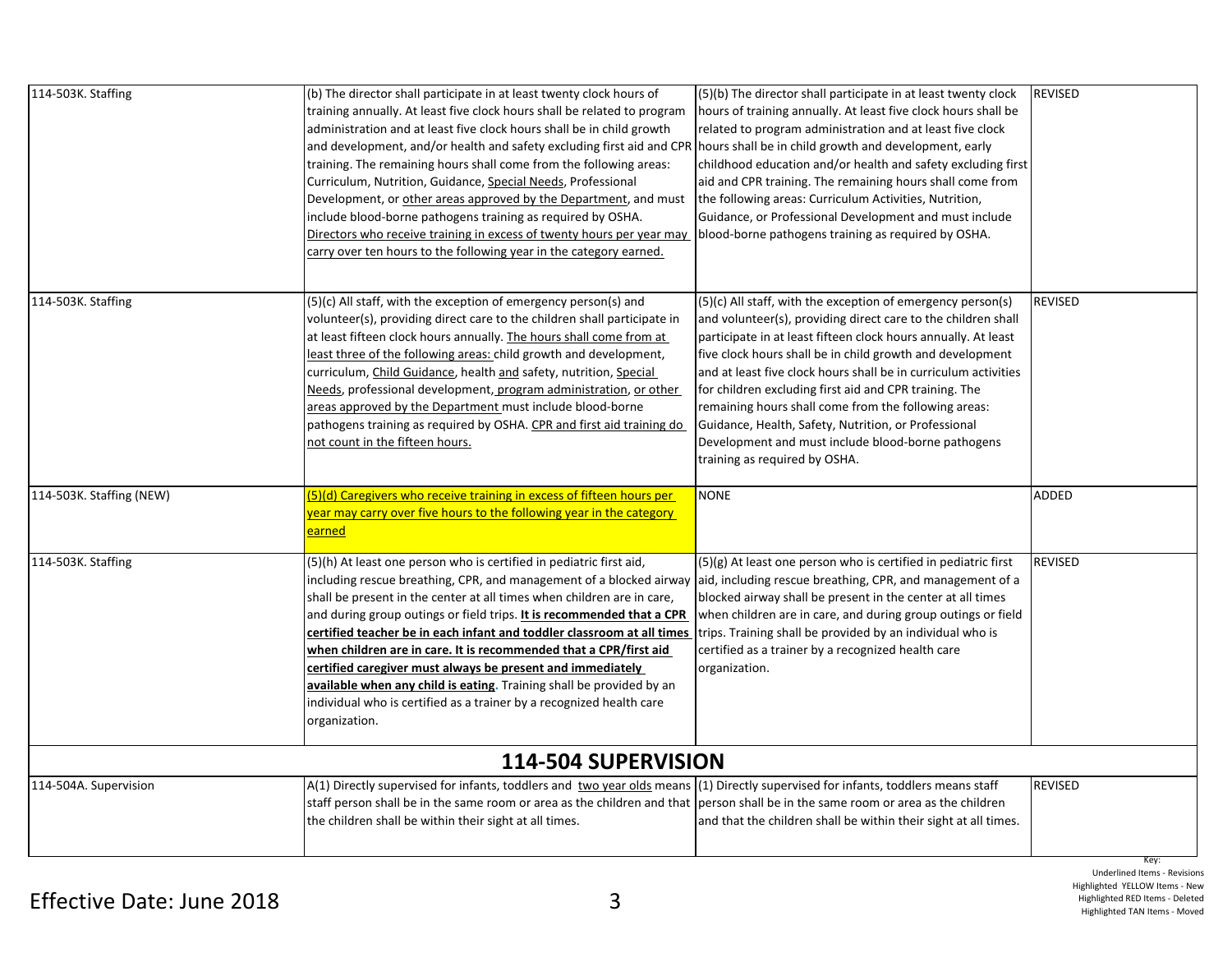| 114-504B. Ratios                       | NOTE: Ratios chart now just includes ratios under the 3 years after<br>column. This has been and continues to be the correct ratios                                                                           | $(1)$ Ratios chart included columns of two years after and<br>four years after                                                                                                                                                                                                                                                                             | <b>REVISED</b> |
|----------------------------------------|---------------------------------------------------------------------------------------------------------------------------------------------------------------------------------------------------------------|------------------------------------------------------------------------------------------------------------------------------------------------------------------------------------------------------------------------------------------------------------------------------------------------------------------------------------------------------------|----------------|
| 114-504B. Ratios                       | $(2)$ When there are mixed age groups in the same room, the staff:<br>child ratio shall be consistent with the age of the majority of the<br>children when no infants or toddlers are in the mixed age group. | $(2)$ When there are mixed age groups in the same room, the REVISED<br>staff: child ratio shall be consistent with the age of the<br>majority of the children when no infants or toddlers are in<br>the mixed age group. When infants or toddlers are in the-<br>mixed age group, the staff: child ratio for infants and-<br>toddlers shall be maintained. |                |
| 114-504C. Nap time staff: child ratios | NOTE: Naptime chart now just includes ratios under the 3 years after<br>column. This has been and continues to be the correct ratios.                                                                         | Naptime chart included columns of two years after and four REVISED<br>vears after ratios                                                                                                                                                                                                                                                                   |                |

| <b>STAFF:CHILD RATIOS</b> |                          |  |
|---------------------------|--------------------------|--|
| Child's Age               | <b>Staff:Child Ratio</b> |  |
| Birth to one year         | 1:05                     |  |
| One to two years          | 1:06                     |  |
| Two to three years        | 1:08                     |  |
| Three to four years       | 1:12                     |  |
| Four to five years        | 1:17                     |  |
| Five to six years         | 1:20                     |  |

| <b>NAP TIME STAFF: CHILD RATIOS</b> |                          |  |
|-------------------------------------|--------------------------|--|
| <b>Child's Age</b>                  | <b>Staff:Child Ratio</b> |  |
| Birth to one year                   | 1:05                     |  |
| One to two years                    | 1:06                     |  |
| Two to three years                  | 1:16                     |  |
| Three to four years                 | 1.24                     |  |
| Four years and older                | 1:34                     |  |

| <b>WATER SAFETY STAFF:CHILD RATIOS</b> |  |
|----------------------------------------|--|
|                                        |  |

| Child's Age         | <b>Staff:Child Ratio</b> |
|---------------------|--------------------------|
| Birth to two years  | 1:01                     |
| Two to three years  | 1:02                     |
| Three to four years | 1:03                     |
| Four to five years  | 1:06                     |

## **114-505 HEALTH, SANITATION, AND SAFETY**

| 1114-505A. Child Health | (3) During hours of operation there shall be no smoking or                                                                           | (3) During hours of operation there shall be no smoking or | <b>REVISED</b>  |
|-------------------------|--------------------------------------------------------------------------------------------------------------------------------------|------------------------------------------------------------|-----------------|
|                         | consumption of alcoholic beverages or use of other non-prescription                                                                  | consumption of alcoholic beverages in the areas used by    |                 |
|                         | narcotic or illegal substances on the center premises. People who                                                                    | ehildren or in the food preparation or storage areas.      |                 |
|                         | appear to be under the influence of alcohol or other drugs shall not be Smoking shall be permitted only in designated areas, a safe- |                                                            |                 |
|                         | in the center when children are present.                                                                                             | distance from the center. Consumption of alcoholic-        |                 |
|                         |                                                                                                                                      | beverages or use of other non-prescription narcotic or     |                 |
|                         |                                                                                                                                      | illegal substances is prohibited on the center premises.   |                 |
|                         |                                                                                                                                      | People who appear to be under the influence of alcohol or  |                 |
|                         |                                                                                                                                      | other drugs shall not be in the center when children are   |                 |
|                         |                                                                                                                                      | present.                                                   |                 |
|                         |                                                                                                                                      |                                                            |                 |
| 114-505B. Sanitation    | Deleted regulation                                                                                                                   | $(5)$ If playpens are used, they shall have waterproof,    | <b>IDELETED</b> |
|                         |                                                                                                                                      | l <del>washable comfortable pads.</del>                    |                 |
|                         |                                                                                                                                      |                                                            |                 |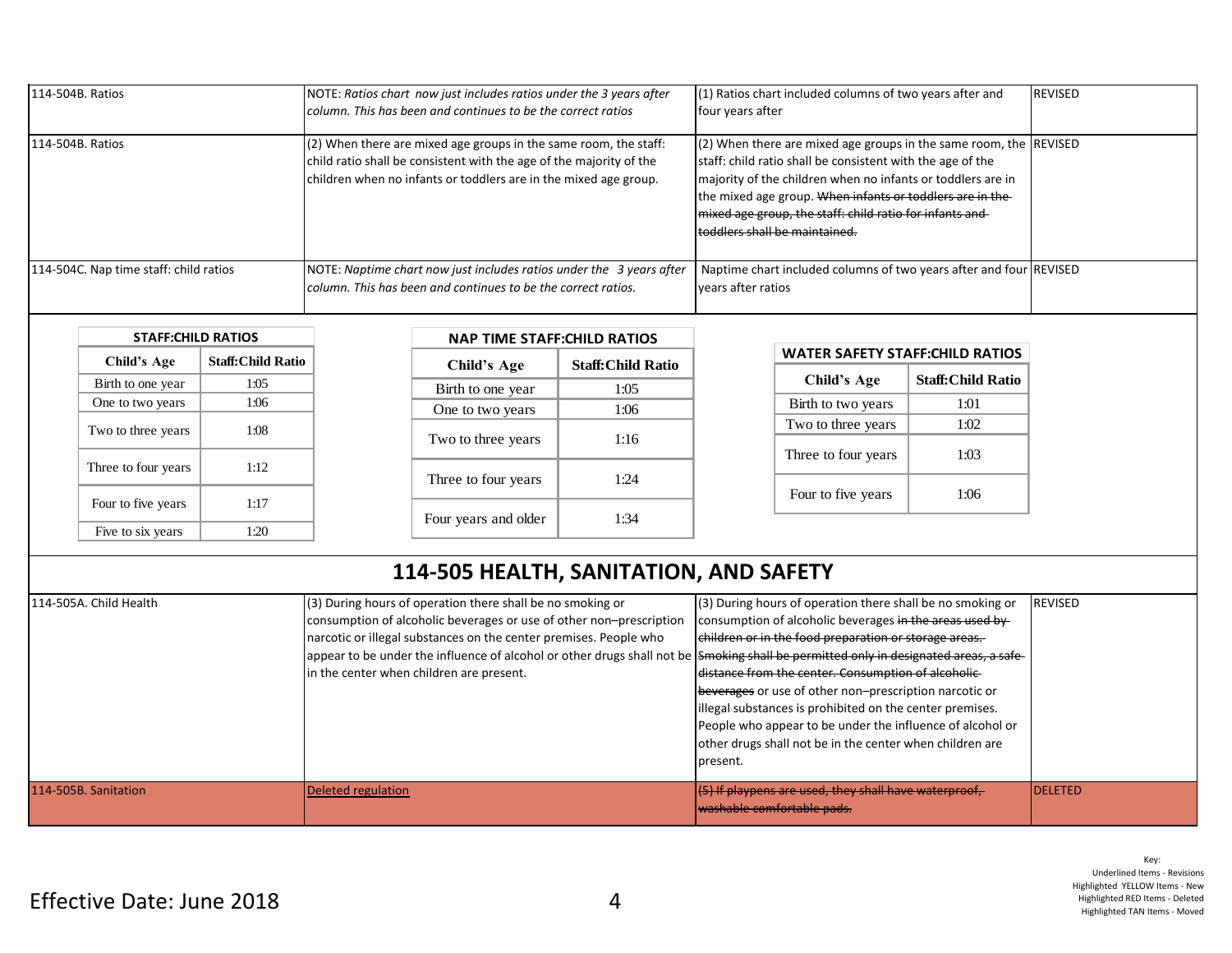| 114-505F. Diapering                          | (12) Soiled disposable diapers and disposable wipes shall be kept in a<br>closed, labeled hands-free operated, plastic lined receptacle within<br>reach of diaper changing area separate from other trash. Soiled non-<br>disposable items shall be kept in a sealed plastic bag after feces is                                                                                                                                                                                                                                                                                                                        | (12) Soiled disposable diapers and disposable wipes shall be REVISED<br>kept in a closed, labeled hands-free operated, plastic lined<br>receptacle within reach of diaper changing area separate<br>from other trash. Soiled non-disposable items shall be kept                                                                                                                                                                                                                                                                                 |                |
|----------------------------------------------|------------------------------------------------------------------------------------------------------------------------------------------------------------------------------------------------------------------------------------------------------------------------------------------------------------------------------------------------------------------------------------------------------------------------------------------------------------------------------------------------------------------------------------------------------------------------------------------------------------------------|-------------------------------------------------------------------------------------------------------------------------------------------------------------------------------------------------------------------------------------------------------------------------------------------------------------------------------------------------------------------------------------------------------------------------------------------------------------------------------------------------------------------------------------------------|----------------|
|                                              | disposed of through the sewage.                                                                                                                                                                                                                                                                                                                                                                                                                                                                                                                                                                                        | in a sealed plastic bag after feces shall be disposed of<br>through the sewage.                                                                                                                                                                                                                                                                                                                                                                                                                                                                 |                |
| 114-505G. Staff Health                       | (1)(b) A health assessment from a health care provider assessing the<br>ability of the staff person to work with children. The health<br>assessment shall be completed within three months prior to<br>employment or within the first month of employment and shall<br>include health history, physical exam, vision and hearing screening,<br>and a review of immunization status, and a discussion regarding<br>recommended vaccinations, including a one-time adult dose of TDAP.<br>A new health assessment shall be obtained by the director and staff at<br>least every four years after the initial assessment. | (1)(b) A health assessment from a health care provider<br>assessing the ability of the staff person to work with<br>children. The health assessment shall be completed within<br>three months prior to employment or within the first month<br>of employment and shall include health history, physical<br>exam, vision and hearing screening, tuberculosis screening,<br>and a review of immunization status. A new health<br>assessment shall be obtained by the director and staff at<br>least every four years after the initial assessment | <b>REVISED</b> |
| 114-505G. Staff Health                       | (1)(c) New employees must provide written evidence from a physician<br>or health resource attesting that they are free from communicable<br>tuberculosis pursuant to state statute or the South Carolina<br>Department of Health and Environmental Control regulations or<br>policy.                                                                                                                                                                                                                                                                                                                                   | $(1)(c)$ Written evidence from a physician or health resource<br>attesting that each staff person is free from communicable<br>tuberculosis at the time of employment and subsequently<br>according to state statute.                                                                                                                                                                                                                                                                                                                           | <b>REVISED</b> |
| 114-505G. Staff Health (NEW)                 | (1)(d) For transferring employees, a current health assessment and<br>written evidence that the employee is free from communicable<br>tuberculosis can transfer with the employee pursuant to state statute<br>or the South Carolina Department of Health and Environmental<br>Control regulations or policy.                                                                                                                                                                                                                                                                                                          | <b>NONE</b>                                                                                                                                                                                                                                                                                                                                                                                                                                                                                                                                     | ADDED          |
|                                              | <b>114-506 PROGRAM</b>                                                                                                                                                                                                                                                                                                                                                                                                                                                                                                                                                                                                 |                                                                                                                                                                                                                                                                                                                                                                                                                                                                                                                                                 |                |
| 114-506B. Discipline and behavior management | (2) All teacher/caregivers shall sign a facility agreement to implement<br>the discipline and behavior management policy, with a statement that  implement the discipline and behavior management policy,<br>specifies no corporal punishment.                                                                                                                                                                                                                                                                                                                                                                         | (2) All teacher/caregivers shall sign a facility agreement to<br>with a statement that specifies no corporal punishment<br>shall be used except when authorized in writing by the-<br>parent(s)/guardian(s); corporal punishment shall not exceed<br>guidelines established in Section 20-7-490(c)(1)(a) through-<br>(e) of the Code of Laws of South Carolina, 1976 amended.                                                                                                                                                                   | <b>REVISED</b> |
| 114-506B. Discipline and behavior management | Deleted regulation                                                                                                                                                                                                                                                                                                                                                                                                                                                                                                                                                                                                     | (8) Each child care center has the option to prohibit corporal DELETED<br>punishment                                                                                                                                                                                                                                                                                                                                                                                                                                                            |                |
| 114-507 PHYSICAL SITE                        |                                                                                                                                                                                                                                                                                                                                                                                                                                                                                                                                                                                                                        |                                                                                                                                                                                                                                                                                                                                                                                                                                                                                                                                                 |                |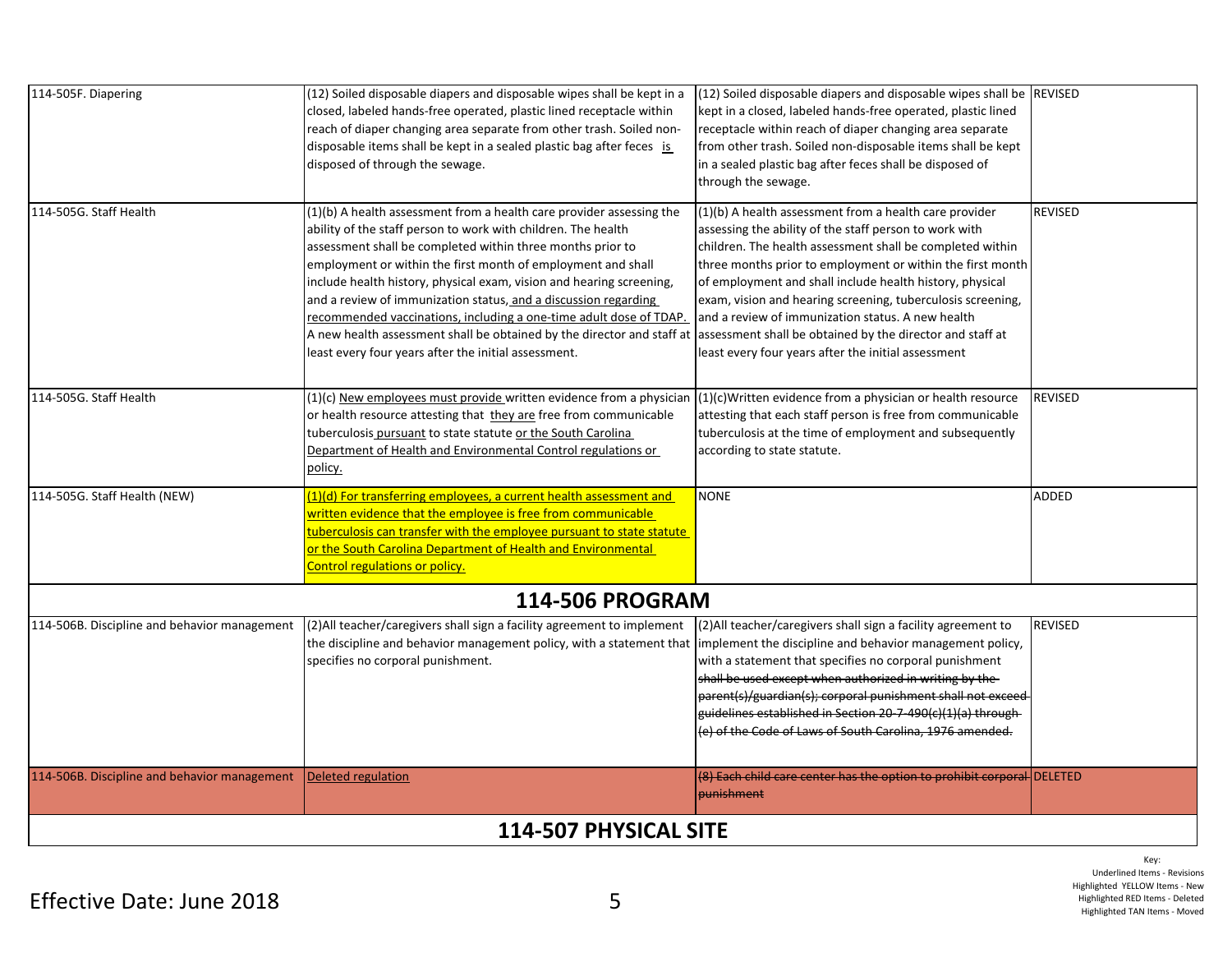| 114-507A. Indoor Space and Conditions |                                                                        | (f) Children shall not be present in the area during            | <b>REVISED</b> |
|---------------------------------------|------------------------------------------------------------------------|-----------------------------------------------------------------|----------------|
|                                       | (f) Children shall not be present in the area during construction or   | construction or remodeling and not in the immediate area        |                |
|                                       | remodeling and not in the immediate area during cleaning or in such a  | during cleaning or in such a manner as not to create a          |                |
|                                       | manner as to create a condition that might result in an accident or    | condition that might result in an accident or cause harm to     |                |
|                                       | cause harm to the health and safety of the children.                   | the health and safety of the children.                          |                |
| 114-507A. Indoor Space and Conditions | (6)(b) The center shall have hot and cold water under pressure. (Forty | (6)(b) The center shall have hot and cold water under           | <b>REVISED</b> |
|                                       | PSI recommended). If water is unavailable for four hours, a center     | pressure (Forty PSI recommended)                                |                |
|                                       | must close.                                                            |                                                                 |                |
| 114-507A. Indoor Space and Conditions | (6)(c) Hot water shall meet current DHEC regulations for Retail Food   | $(6)(c)$ Hot water be between 100 and 120 degrees               | <b>REVISED</b> |
|                                       | Establishments: 61-25                                                  | Fahrenheit                                                      |                |
|                                       |                                                                        |                                                                 |                |
| 114-507A. Indoor Space and Conditions | (7)(a) Temperature shall be maintained between 68 and 80 degrees       | (7)(a) Temperature shall be maintained between 68 and 80        | <b>REVISED</b> |
|                                       | Fahrenheit as appropriate to the season while children are present in  | degrees Fahrenheit as appropriate to the season while           |                |
|                                       | the center. If temperature cannot be maintained in this range for      | children are present in the center                              |                |
|                                       | more than four hours, the center must close.                           |                                                                 |                |
| 114-507A. Indoor Space and Conditions | (7)(b) Caution shall be used with regards to weather and the length of | (7)(b) When outdoor temperature exceeds 90 degrees              | <b>REVISED</b> |
|                                       | time children are outside when the wind chill factor is below 20       | Fahrenheit, caution shall be used when children are             |                |
|                                       | degree Fahrenheit or the heat index is above 95 degrees Fahrenheit.    | involved in outdoor activities                                  |                |
| 114-507A. Indoor Space and Conditions | (12)(d) There shall be at least one sink with running water under      | (12)(d) There shall be at least one sink with hot and cold      | <b>REVISED</b> |
|                                       | pressure for every 20 children over two years of age. Sinks shall be   | running water under pressure for every 20 children over         |                |
|                                       | located in or near each toilet area. It is recommended that water be a | two years of age. Sinks shall be located in or near each toilet |                |
|                                       | minimum of 60 degrees Fahrenheit.                                      | area.                                                           |                |
|                                       |                                                                        |                                                                 |                |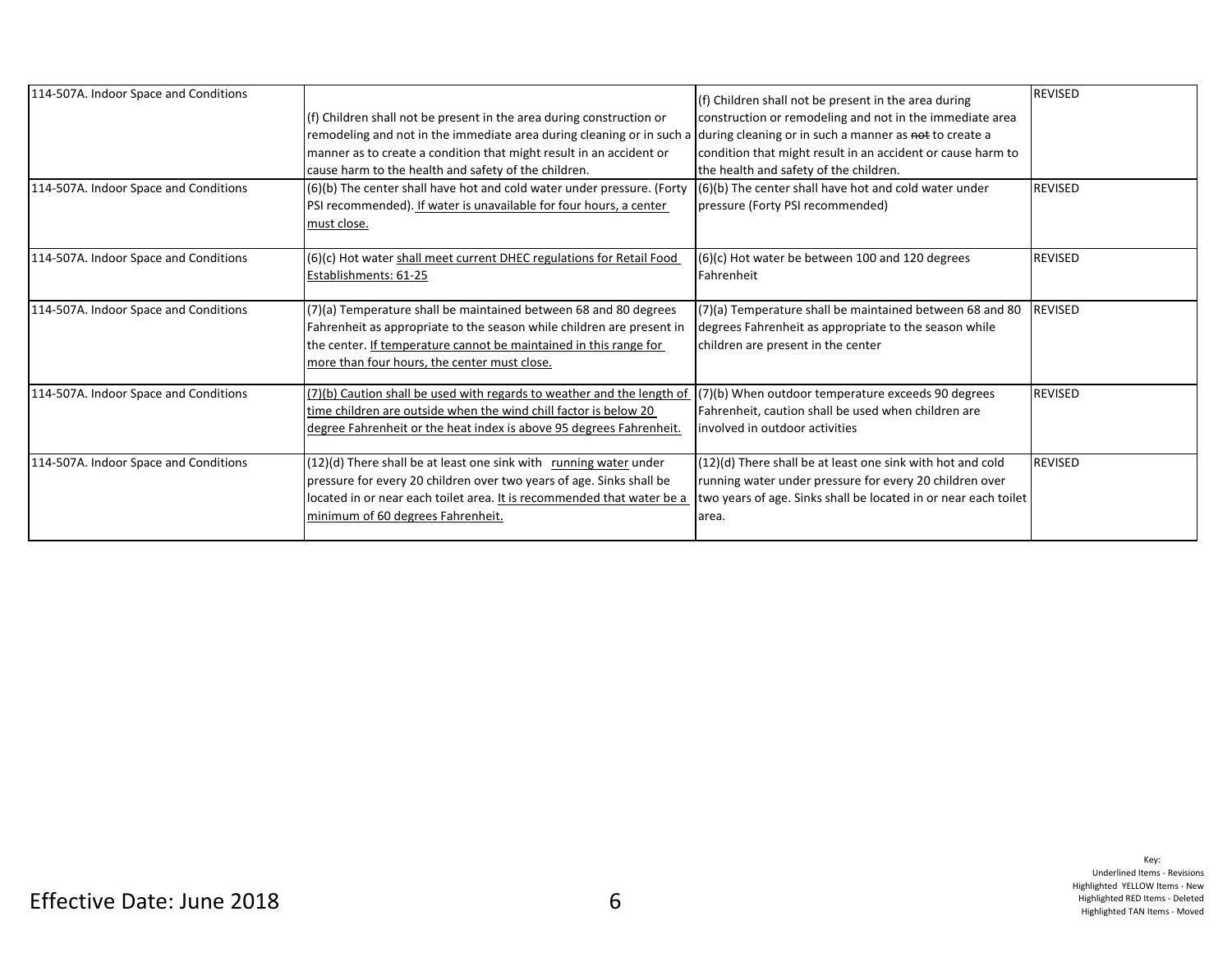| 114-507B. Outdoor space                                  | (B)(5)Outdoor recreational equipment shall meet the standards of the regulation moved from 114-507C (6-12)<br>US Consumer Products Safety Commission (CPSC), if applicable.<br>Recalled products listed by the CPSC shall not be accessible to<br>children.(6) Outdoor recreational equipment shall be made of<br>durable, non-rusting, non-poisonous materials, and shall be sturdy. (7)<br>Stationary outdoor equipment shall be firmly anchored and shall not<br>be placed on a concrete or asphalt surface. (8) Swings shall be located<br>to minimize accidents and shall have soft and flexible seats.<br>(9) Cushioning material such as mats, wood chips, or sand shall be used<br>under climbers, slides, swings, and large pieces of equipment.<br>Cushioning material shall extend at least six (6) feet beyond the<br>equipment and swings. (10)Slides shall have secure guards along both<br>sides of the ladder and placed in shaded area. (11) Outdoor metal<br>equipment that is uncoated shall be located in shaded areas or<br>otherwise protected from the sun. Teachers shall check the<br>temperature by touch prior to children playing on it. (12) Outdoor<br>equipment shall be arranged so that children can be seen at all times.<br>(13) A properly fitting bicycle helmet that is approved by American<br>National Standards Institute, Snell Memorial Foundation, or American<br>Society for Testing and Materials, shall be worn by each child when<br>riding a bicycle, skateboard, roller blades, or skates. Helmets are<br>optional for use with tricycles. |                                                                                                                                                                                                                                                                                                                                                                                                  | <b>MOVED</b>   |
|----------------------------------------------------------|----------------------------------------------------------------------------------------------------------------------------------------------------------------------------------------------------------------------------------------------------------------------------------------------------------------------------------------------------------------------------------------------------------------------------------------------------------------------------------------------------------------------------------------------------------------------------------------------------------------------------------------------------------------------------------------------------------------------------------------------------------------------------------------------------------------------------------------------------------------------------------------------------------------------------------------------------------------------------------------------------------------------------------------------------------------------------------------------------------------------------------------------------------------------------------------------------------------------------------------------------------------------------------------------------------------------------------------------------------------------------------------------------------------------------------------------------------------------------------------------------------------------------------------------------------------------------------------------|--------------------------------------------------------------------------------------------------------------------------------------------------------------------------------------------------------------------------------------------------------------------------------------------------------------------------------------------------------------------------------------------------|----------------|
| 114-507C. Furniture, toys, and recreational<br>equipment | (4) Playpens are not allowed in licensed care.                                                                                                                                                                                                                                                                                                                                                                                                                                                                                                                                                                                                                                                                                                                                                                                                                                                                                                                                                                                                                                                                                                                                                                                                                                                                                                                                                                                                                                                                                                                                               | (4) The sides of playpens shall remain latched as long as a<br>child is using the playpen. If playpens are used they shall<br>have a waterproof, washable, comfortable pads                                                                                                                                                                                                                      | <b>REVISED</b> |
| 114-507C. Furniture, toys, and recreational<br>equipment | (6-12) Moved to 114-507B(5-12)                                                                                                                                                                                                                                                                                                                                                                                                                                                                                                                                                                                                                                                                                                                                                                                                                                                                                                                                                                                                                                                                                                                                                                                                                                                                                                                                                                                                                                                                                                                                                               | (6-12) Moved to 114-507B(5-12)                                                                                                                                                                                                                                                                                                                                                                   | <b>DELETED</b> |
| 114-507C. Furniture, toys, and recreational<br>equipment | (8) Indoor recreational equipment and furnishings shall be cleaned and<br>disinfected when they are soiled or at least once weekly and shall be<br>of safe construction and free of sharp edges and loose or rusty points.                                                                                                                                                                                                                                                                                                                                                                                                                                                                                                                                                                                                                                                                                                                                                                                                                                                                                                                                                                                                                                                                                                                                                                                                                                                                                                                                                                   | (15) Indoor recreational equipment and furnishings shall be<br>cleaned and disinfected when they are soiled or at least<br>once weekly and shall be of safe construction and free of<br>sharp edges and loose or rusty points. Indoor recreational-<br>equipment and furnishings shall be clean and shall be of-<br>safe construction and free of sharp edges and loose or rusty-<br>points; and | <b>REVISED</b> |
| 114-507C. Furniture, toys, and recreational<br>equipment | (16) Moved to 114-507B(13)                                                                                                                                                                                                                                                                                                                                                                                                                                                                                                                                                                                                                                                                                                                                                                                                                                                                                                                                                                                                                                                                                                                                                                                                                                                                                                                                                                                                                                                                                                                                                                   | (16) Moved to 114-507B(13)                                                                                                                                                                                                                                                                                                                                                                       | <b>DELETED</b> |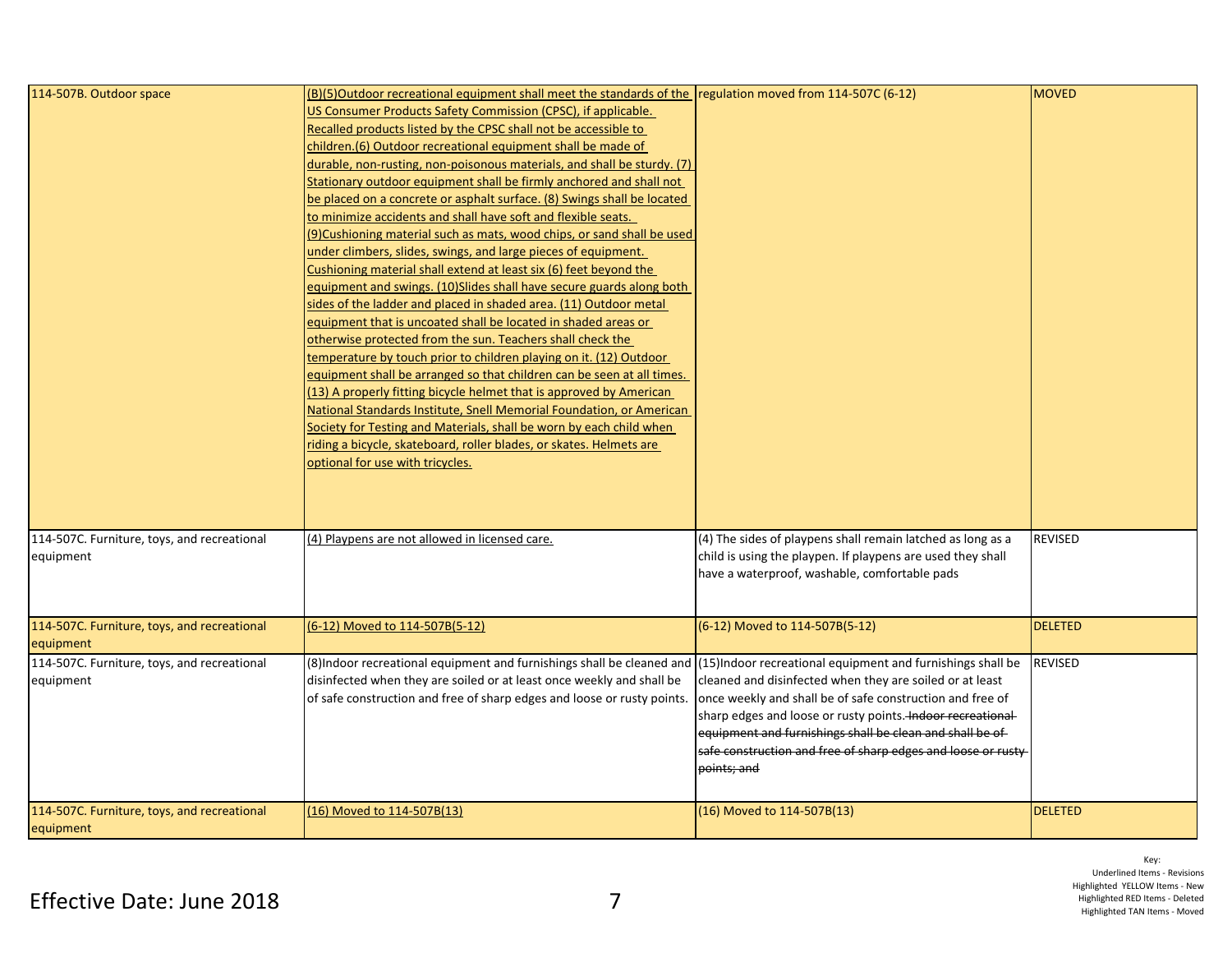| 114-507D. Rest equipment                                                                         | (2) Each infant, toddler, two year old, and preschool child shall be<br>assigned an individual, clean, and developmentally appropriate cribs,<br>cots, or mat appropriately labeled with the child's name and/or<br>charted and used only by that child.                                                                                                                                                                                                                                                                          | (2) Individual, clean, developmentally appropriate cribs,<br>cots, or mats shall be provided for each infant, toddler and<br>preschool child, labeled with the child's name and used only<br>by that child.                                                                                                                                                                                                                                                                                      | <b>REVISED</b> |  |
|--------------------------------------------------------------------------------------------------|-----------------------------------------------------------------------------------------------------------------------------------------------------------------------------------------------------------------------------------------------------------------------------------------------------------------------------------------------------------------------------------------------------------------------------------------------------------------------------------------------------------------------------------|--------------------------------------------------------------------------------------------------------------------------------------------------------------------------------------------------------------------------------------------------------------------------------------------------------------------------------------------------------------------------------------------------------------------------------------------------------------------------------------------------|----------------|--|
| 114-507E. Environmental hazards                                                                  | (4)(d) Reptiles and rodents shall not be accessible to children.                                                                                                                                                                                                                                                                                                                                                                                                                                                                  | (4)(d) Reptiles and rodents shall not be accessible to<br>children without adult supervision                                                                                                                                                                                                                                                                                                                                                                                                     | <b>REVISED</b> |  |
| 114-507E. Environmental hazards                                                                  | (4)(e) Children and adults shall wash their hands after touching<br>animals.                                                                                                                                                                                                                                                                                                                                                                                                                                                      | <b>NONE</b>                                                                                                                                                                                                                                                                                                                                                                                                                                                                                      | ADDED          |  |
| 114-508 MEAL REQUIREMENTS; FOOD PREPARATION AND SERVING; STORAGE AND PROTECTION OF FOOD SUPPLIES |                                                                                                                                                                                                                                                                                                                                                                                                                                                                                                                                   |                                                                                                                                                                                                                                                                                                                                                                                                                                                                                                  |                |  |
| 114-508B. Food preparation                                                                       | (1) Adequate hand-washing facilities, separate from food preparation<br>sinks, equipped with hot and cold water under pressure supplied<br>through a mixing faucet, shall be provided in the food preparation<br>area. Hot water shall meet current DHEC regulations for Retail Food<br>Establishments: 61-25. (Facilities shall not be required to install an<br>additional hand-washing sink in the food preparation area if, in the<br>opinion of the health authority, the existing hand-washing facilities<br>are adequate.) | (1) Adequate hand-washing facilities, separate from food<br>preparation sinks, equipped with hot and cold water under<br>pressure supplied through a mixing faucet, shall be provided<br>in the food preparation area. Hot water shall be at least 125<br>degrees Fahrenheit. (Facilities shall not be required to<br>install an additional hand-washing sink in the food<br>preparation area if, in the opinion of the health authority,<br>the existing hand-washing facilities are adequate.) | <b>REVISED</b> |  |
| 114-508B. Food preparation                                                                       | <b>Deleted regulation</b>                                                                                                                                                                                                                                                                                                                                                                                                                                                                                                         | (6) Staff shall neither use tobacco in any form while-<br>preparing or serving food, nor while in areas used for-<br>equipment or utensil washing or for food preparation. Staff-<br>shall use tobacco only in approved, designated areas. (7)<br><b>Potentially hazardous</b>                                                                                                                                                                                                                   | <b>DELETED</b> |  |
| 114-509 INFANT CARE AND TODDLER CARE, CARE FOR MILDLY ILL CHILDREN, AND NIGHT CARE               |                                                                                                                                                                                                                                                                                                                                                                                                                                                                                                                                   |                                                                                                                                                                                                                                                                                                                                                                                                                                                                                                  |                |  |
| 114-509A. Infant and toddler Care                                                                | (3)(d) Microwaving of breastmilk, formula and other beverages is<br>prohibited. If used, crock pots, bottle warmers, or other electronic<br>devices must be in a area not accessible to children.                                                                                                                                                                                                                                                                                                                                 | $(3)(d)$ Due to nutritional concerns, the microwaving of breast REVISED<br>milk is prohibited. The microwaving of formula and other<br>beverages is strongly discouraged due to the possibility of a<br>burn injury to the child. However, if the facility plans to use<br>this method of heating formula and other beverages, they<br>must notify all parents in writing as part of the enrollment<br>or orientation process.                                                                   |                |  |
| 114-509A. Infant and toddler Care                                                                | (5)(a) Infants shall be placed on their backs to sleep.                                                                                                                                                                                                                                                                                                                                                                                                                                                                           | (5)(a) Infants shall be placed on their backs to sleep unless-<br>the parent provides a note from a physician specifying-<br>otherwise                                                                                                                                                                                                                                                                                                                                                           | <b>REVISED</b> |  |